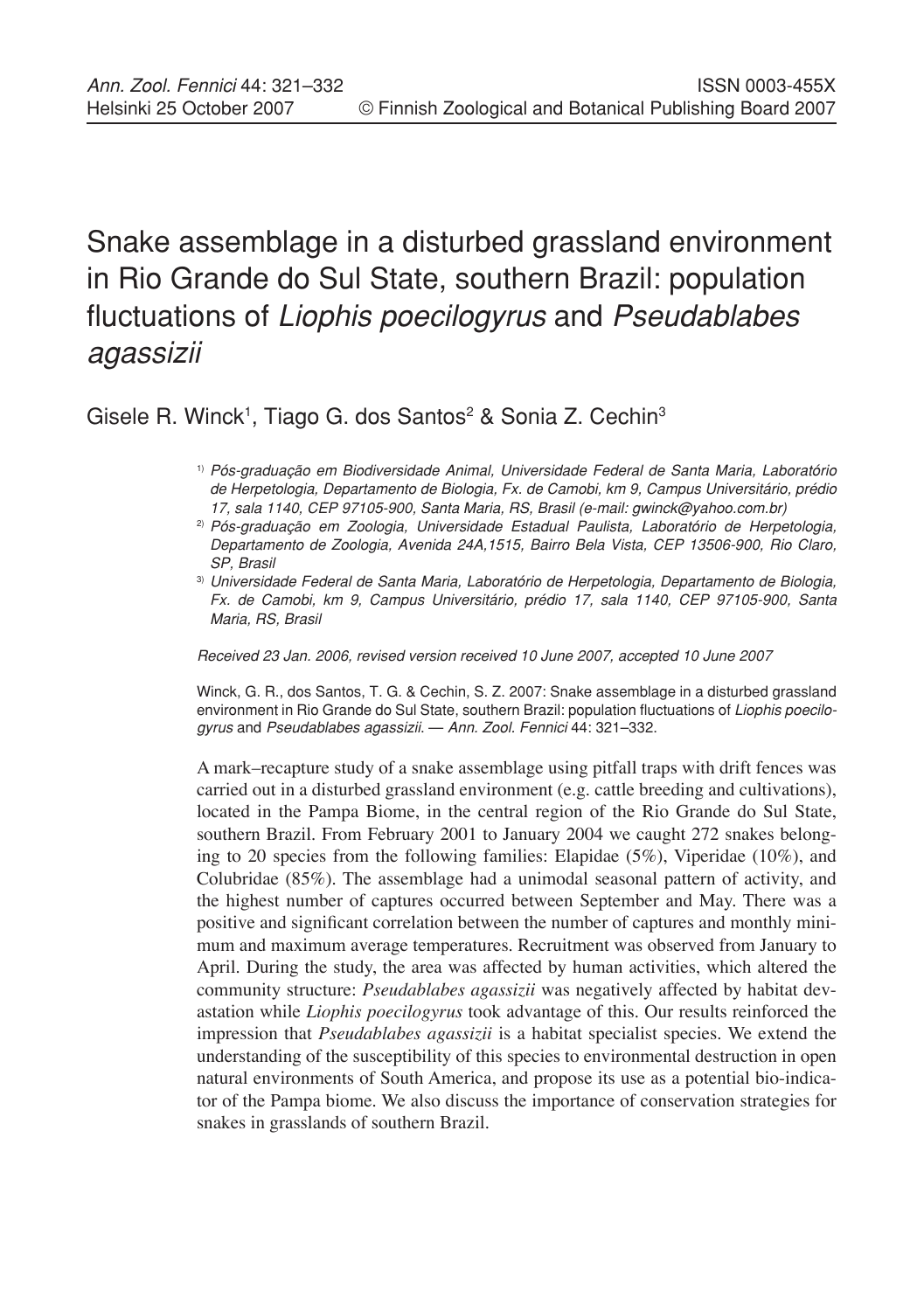322 *Winck et al.* • Ann.ZOOL.Fennici Vol.44



**Fig. 1.** Geographical position of Santa Maria municipality, Rio Grande do Sul State (adapted from: www.ufsm. br/).

# **Introduction**

The composition of species within communities and ecological relationships between them are determined by ecological processes (Futuyma 1986), where geographical and evolutionary factors can determine the species composition, diversity, niche occupation, and other features related to the organization of a community (Ricklefs & Schluter 1993). Differences in the way in which the species use resources may originate within each unique assemblage, show a response to coexistence, or reflect a historical divergence (*see* Vitt *et al.* 1999). Unfortunately, human modifications of innumerable habitats are occurring very fast, which may extinguish natural communities (Vitt & Vangilder 1983). On a global scale, the main threat to biodiversity is the growing occupation of natural landscapes for human activities (Ehrlich 1988, Colli 2003). Unfortunately, there is a lack of data for the understanding of several traits in snake communities, as compared with those in other vertebrate groups (Vitt 1987).

Medium and long term studies involving snake communities in temperate regions are necessary, because populations may vary considerably from one year to another (Scott & Campbell 1982). In addition, the relative densities and/or relative abundances of the species fluctuate, and some of the species could disappear and be replaced (Scott & Campbell 1982).

Long-term studies are essential to gain data that could be used as a tool to evaluate the impact caused by human actions, mainly the effects of habitat reduction, which could contribute to population decline and local extinction (e.g. Ellstrand & Elam 1993, Tornhill 1993, Loeschcke *et al.* 1994, Primack & Rodrigues, 2001).

In this study, we have explored basic questions related to assemblage ecology: (1) which species make up the assemblage? (2) Which is the recruitment season? (3) How is the seasonal activity pattern? (4) Is there a correlation between temporal distribution and abiotic environmental features, such as temperature, precipitation and/or solar radiation exposition? (5) Did the species which compose the assemblage show populational fluctuations during our study?

# **Material and methods**

## **Study site**

This study was conducted in a grassland of the Pampa Biome, located in the Peripherical Depression, in the central region of the State of Rio Grande do Sul, southern Brazil (Fig. 1). According to the classification of Köppen, the area is a Cfa type climate (subtropical warm and humid or temperate warm and rainy). Precipitation is regular during the year, varying from 1500 to 1750 mm (Moreno 1961, Pereira *et al.* 1989, Budke *et al*. 2004). The study site (29°44´S, 53°45´W) is covered by Poaceae and used for cattle breeding. During the study, the area was burnt and cultivated (annual plants, e.g., corn and soybean).

## **Sampling**

The sampling was conducted from February 2001 to January 2004, and each month was considered a sample unit (total number of sample units  $= 36$ ). We used pitfall traps with drift fences: 30 100-liter barrels were placed in an L-shaped line, 20 m away from each other. The pitfall line traps (plastic mesh) measured 1 m in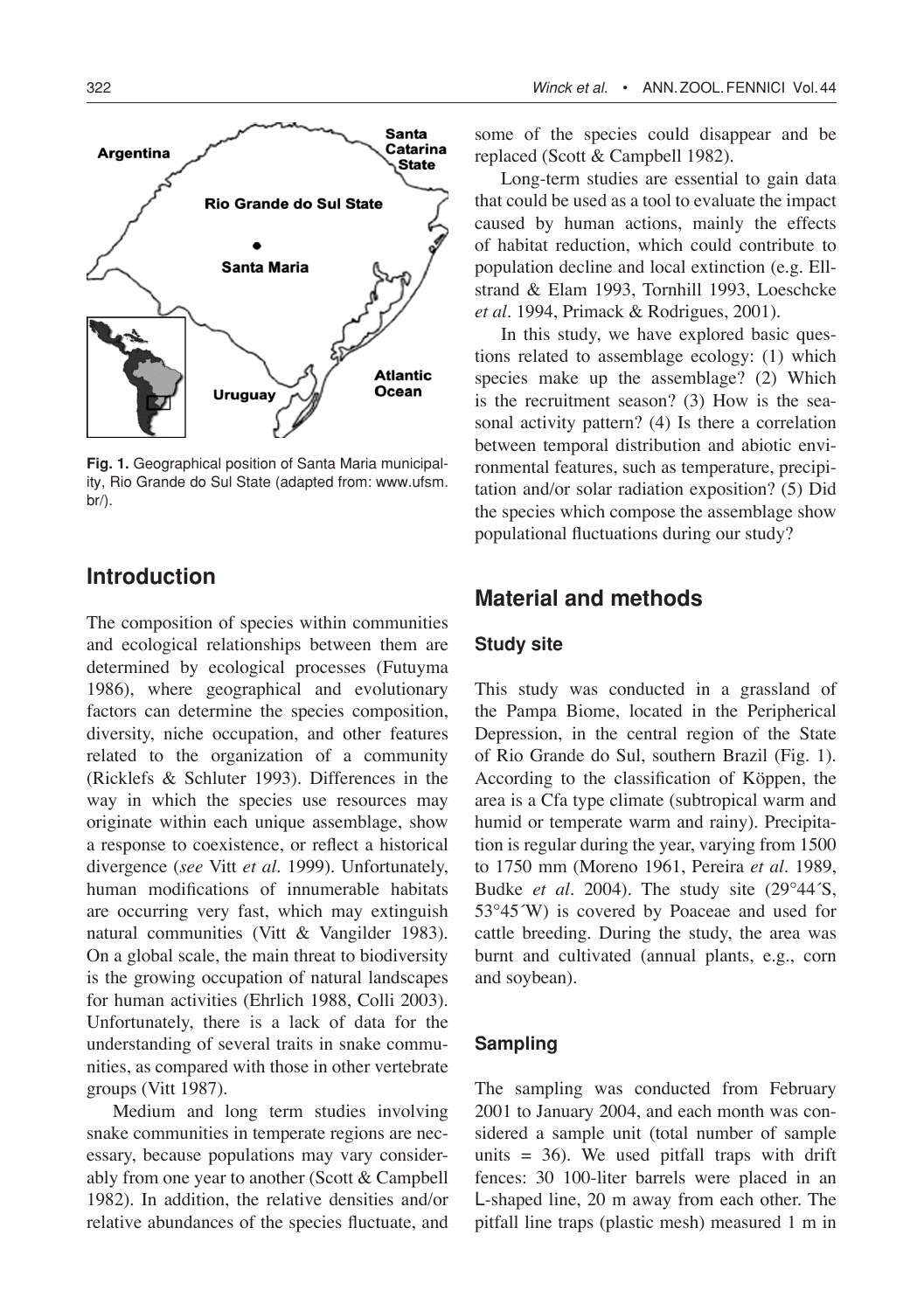height and totalized 580 m in length. The barrels were left open continually from February 2001 to January 2004 and were reviewed daily in the warm season and every two days during the cold season. We sampled a total of 1095 consecutive days (26 280 barrel-hours). Artificial shelters were used and occasional encounters with snakes inside the study area were also considered. The collected specimens were individually marked by tattoo branding of ventral scales (adapted from Woodbury 1956, Ferner 1979) or subcutaneous microchip implants. For each individual, we registered the following data: snout vent length (SVL, mm), tail length (TL, mm), mass (g), sex, and presence of eggs or embryos (ventral palpation). After this procedure, the snakes were released 15 m from the capture site. Pregnant females were retained until oviposition and eggs were incubated using humid vermiculite (Shine 1983), at room temperature (mean of 25 °C). Newborns were marked, measured, sexed and released 15 m away from the sites where the females had been captured.

Minimum and maximum average temperatures and precipitation and solar radiation means (accumulated hours of sunlight) were obtained from the Estação Meteorológica of the Departamento de Fitotecnia, Universidade Federal de Santa Maria.

We were able to determine whether the snake was adult or juvenile for the following species: *Liophis poecilogyrus*, *Lystrophis dorbignyi*, *Oxyrhopus rhombifer*, *Sibynomorphus ventrimaculatus* and *Waglerophis merremii*, using previous studies that define the minimum SVL of mature individuals (A. P. Maciel unpubl. data, J. L. Oliveira unpubl. data, G. F. Maschio unpubl. data, R. B. Oliveira unpubl. data, R. S. Jordão unpubl. data).

#### **Data analysis**

Using the sample-based rarefaction method we constructed a species accumulation curve for the study area (Mao Tau) (Colwell 1994–2006, Colwell *et al*. 2004) with 95% confidence intervals (Gotelli & Colwell 2001). The function of richness (Mao Tau) was calculated as the accumulation function of species throughout the total number of months studied  $(n = 36 \text{ sample})$ units). The species accumulation curve (Mao Tau) was made without replacement using 100 sample randomizations. Species richness estimators were calculated to evaluate the sampling effort, using nonparametric incidence-based estimators (Bootstrap, Chao 2, ICE, Jacknife 1 and 2) and abundance-based data (ACE and Chao 1) (*see* Colwell 1994–2006, Colwell & Coddington 1994). All analysis of the species accumulation curves were performed with EstimateS 7.5 software (Colwell 1994–2006).

The correlation between the monthly capture incidence and abiotic features of the study site (temperature, precipitation and solar radiation) was tested by calculating Spearman's rank correlation coefficient  $(r<sub>s</sub>)$  (Zar 1999) because the datasets according to the Shapiro-Wilk normality test (Zar 1999) were not normally distributed. To compare the abundance of two snake species (*Liophis poecilogyrus* and *Pseudablabes agassizii*) likely to be affected by environmental impacts in the study area we used the  $\chi^2$ -test (Zar 1999) on the observed and expected frequencies before and after the impacts. The expected frequencies of snakes, considering the proportional sample numbers before and after impacts, were: *Liophis poecilogyrus* (16.5 before, 36 after) and *Pseudablabes agassizii* (25 before, 56.8 after). The  $\chi^2$ -test was also used to compare the sexual proportion of each species. Spearman correlation and  $\chi^2$ -test were performed using the BioEstat 4.0 software (Ayres *et al*. 2005); differences were considered significant at  $p < 0.05$ . Rank species abundance plots (Magurran 2004) were made to compare the community structure before and after environmental impacts (burning and cultivation of annual plants).

# **Results**

## **Composition, richness and abundance**

During the 36 months, we captured 272 snakes from three families, 15 genera and 20 species. Of the 255 snakes that were captured and released (excluding 17 deaths), the recapture rate was 18.7%. We observed a smaller number of Elapidae (5%) and Viperidae (10%) snakes, as com-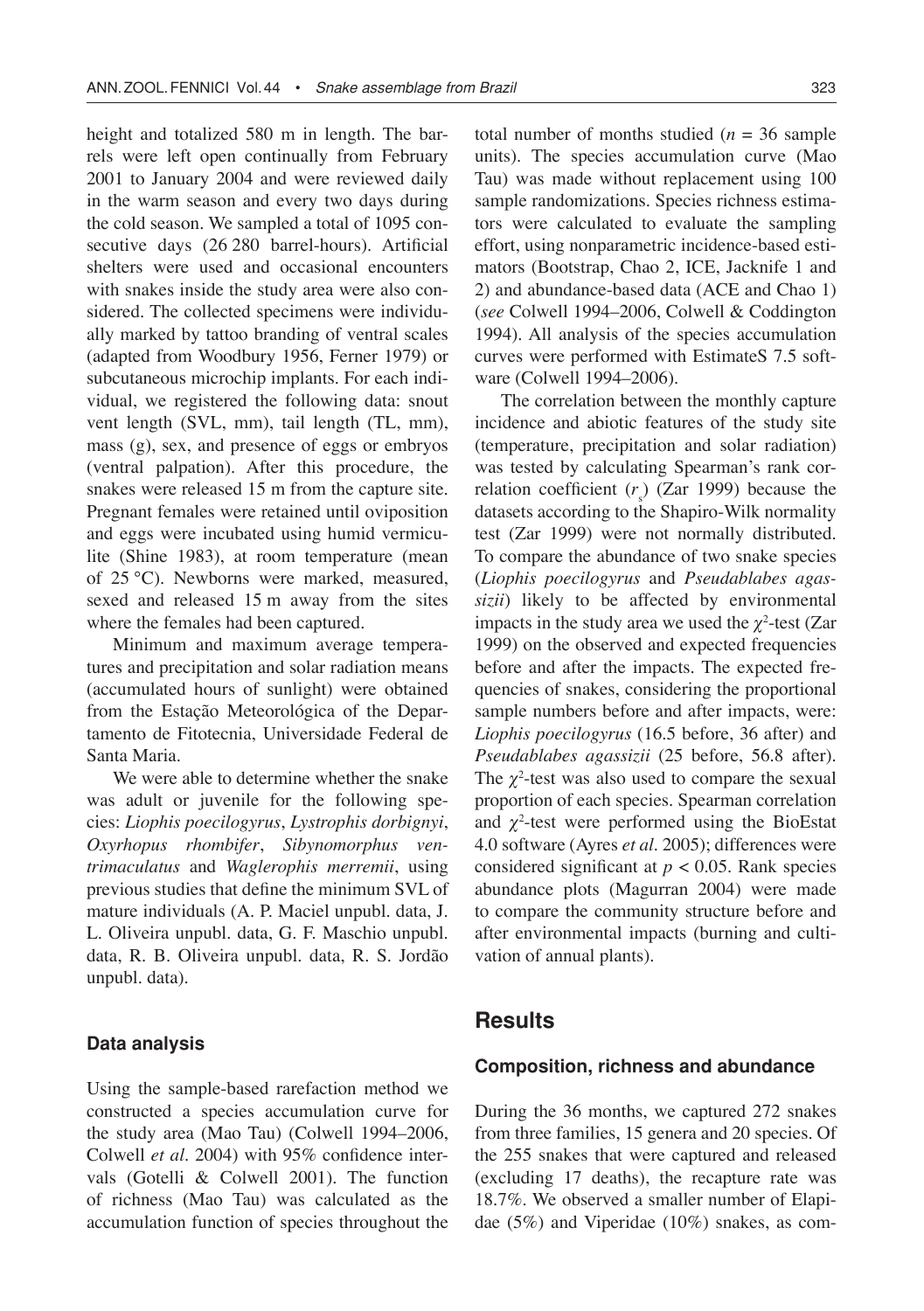



**Fig. 2.** Species accumulation curve of sample-based rarefaction (Mao Tau) for the snake assemblage, sampled monthly between February 2001 and January 2004, in a disturbed grassland, Rio Grande do Sul State, Brazil. Dots indicate mean curve and bars indicate 95% confidence intervals created by 100 randomizations.

pared with that of Colubridae (85%).

The species accumulation curve (Mao Tau) did not reach stability (Fig. 2) and the species richness estimators produced estimates greater than the actual recorded species richness (Table 1). The minor estimate was recorded with a Bootstrap estimator (22.15  $\pm$  0.56) and the major estimate was recorded with Jacknife 2 estimator  $(27.75 \pm 1.63$  species) (Table 1). There was no significant difference in the sexual proportion of species which composed the snake assemblage, except for *Oxyrhopus rhombifer* ( $\chi^2 = 6.0$ ,  $p =$ 0.02), whose males were more abundant than females (Table 2).

| Table 1. Richness estimators of snake assemblage   |
|----------------------------------------------------|
| samplings between February 2001 and January 2004   |
| in a disturbed grassland. Rio Grande do Sul State, |
| Brazil.                                            |

| Estimators       | Mean $\pm$ SD    |
|------------------|------------------|
| <b>ACE</b>       | $24.46 \pm 1.28$ |
| <b>ICE</b>       | $24.48 \pm 0.01$ |
| Chao 1           | $26.25 \pm 7.55$ |
| Chao 2           | $26.25 \pm 7.55$ |
| Jack 1           | $24.86 \pm 2.48$ |
| Jack 2           | $27.75 \pm 1.63$ |
| <b>Bootstrap</b> | $22.15 \pm 0.56$ |

## **Seasonality and abiotic features**

Capture incidence was higher from spring to early autumn (September to May) for the whole

**Table 2.** *χ*<sup>2</sup> -test of sexual differences in each species composing the snake assemblage sampled between February 2001 and January 2004 in a disturbed grassland, Rio Grande do Sul State, Brazil. ns = not significant.

| <b>Species</b>                | $\chi^2$ | р    |
|-------------------------------|----------|------|
| Atractus reticulatus          | 0        | ns   |
| Boiruna maculata              | 1        | ns   |
| Bothrops alternatus           |          | ns   |
| Bothrops neuwiedi             | 1        | ns   |
| Echinanthera cf. occipitalis  | 1        | ns   |
| Liophis flavifrenatus         | 0.143    | ns   |
| Liophis jaegeri               | 1.28     | ns   |
| Liophis miliaris              | 0.2      | ns   |
| Liophis poecilogyrus          | 2.57     | ns   |
| Lystrophis dorbignyi          | 0.42     | ns   |
| Mastigodryas bifossatus       | 2.57     | ns   |
| Micrurus altirostris          | 1        | ns   |
| Oxyrhopus rhombifer           | 6        | 0.02 |
| Philodryas aestiva            | 2        | ns   |
| Philodryas patagoniensis      | 0.33     | ns   |
| Pseudablabes agassizii        | 2.13     | ns   |
| Sibynomorphus ventrimaculatus | 0.05     | ns   |
| Tantilla melanocephala        | 5        | ns   |
| Thamnodynastes hypoconia      | 4        | ns   |
| Waglerophis merremii          | 2.25     | ns   |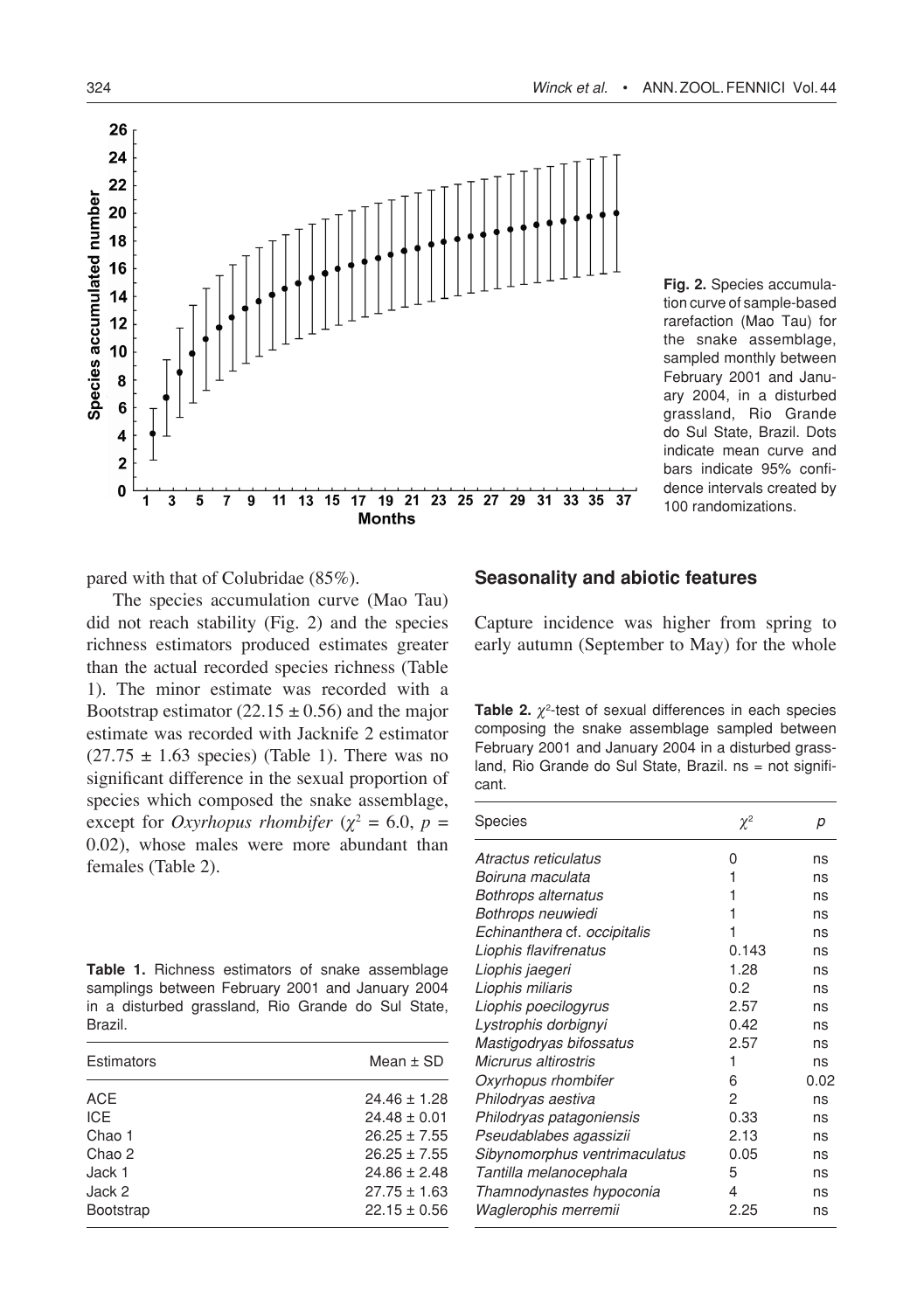

**Fig. 3.** Accumulated seasonal incidence of a snake assemblage in a disturbed grassland: (**A**) general assemblage; (**B**) newborns; (**C**) adult males; and (**D**) adult females (February 2001 to January 2004), Rio Grande do Sul State, Brazil.

assemblage (Fig. 3A). Newborns were recorded mainly at the end of summer (February and March), probably representing the main factor responsible for the peak in abundance (*see* Fig. 3B). We recorded a higher number of adult females than males at the end of the highest activity period of the assemblage (March/April) (Fig. 3C and D).

There was a positive correlation between the capture incidence and monthly average minimum and maximum temperatures ( $r<sub>s</sub> = 0.60$ , *p*  $< 0.01$  and  $r_s = 0.47$ ,  $p < 0.01$ , respectively), but there was no correlation with solar radiation  $(r<sub>s</sub> =$ 0.02,  $p = 0.89$ ) or with precipitation ( $r_s = 0.24$ ,  $p$ = 0.16) (*see* Fig. 4).

#### **Environmental modifications**

There were three major anthropogenic perturbations in the area — either burning of the area or the implementation of annual crops — that took place in September 2001, August 2002 and August 2003. After January 2002, we observed

alterations in the abundance of two species of snakes: a progressive increase of *Liophis poecilogyrus* and a constant decline of *Pseudablabes agassizii* (Fig. 5)*.* The latter was the most abundant species from February to December 2001  $(n = 26, 28\%$  of the total number of captures) but was not found again after April 2003. The observed frequency of *P. agassizii* was significantly different than expected by chance when we compared frequencies before and after the environmental impacts ( $\chi^2 = 43.7$ ,  $p < 0.001$ , df = 1). In contrast, *L. poecilogyrus* was the most captured species after the environmental impacts  $(n = 64, 35\%)$  and there was a significant difference in its observed frequency before and after the impacts ( $\chi^2 = 21.9$ ,  $p < 0.01$ , df = 1). The rank species abundance plots corroborated the event of changes in the community structure after the environmental impacts (burning and cultivation) (Fig. 6A and B) in the study area. The community showed a greater diversity (greater evenness in the species abundance) before (Fig. 6A) than after the environmental impacts, when it was dominated by *Liophis poecilogyrus* (Fig. 6B).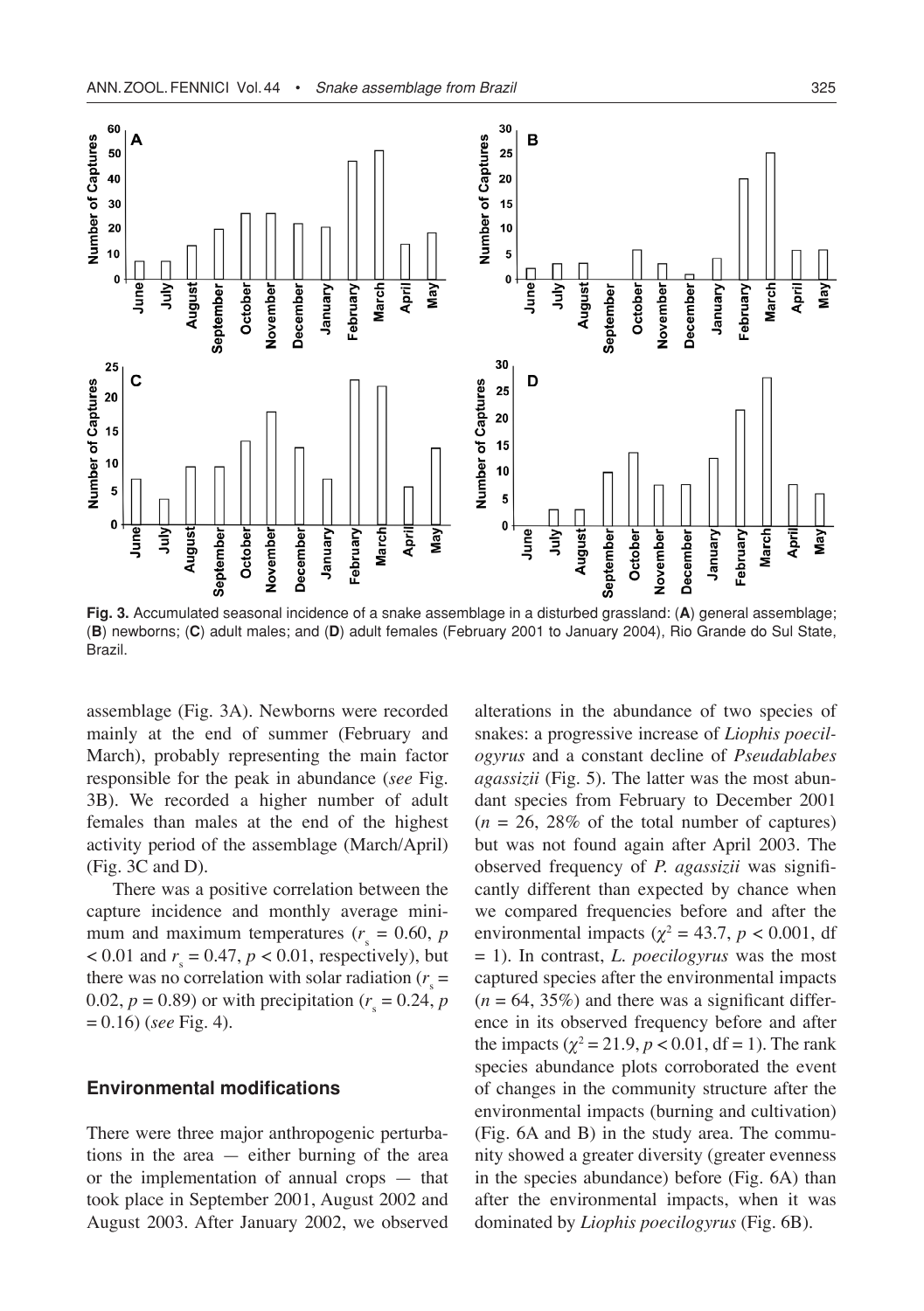

**Fig. 4.** Correlation between capture incidence of snakes and monthly minimum and maximum average temperatures (**A**, **B**, respectively), accumulated hours of sunlight (**C**) and accumulated monthly precipitation (**D**) between February 2001 and January 2004, in a disturbed grassland, Rio Grande do Sul State, Brazil.



**Fig. 5.** Monthly incidence of *Liophis poecilogyrus*  and *Pseudablabes agassizii* in a disturbed grassland, Rio Grande do Sul State, Brazil.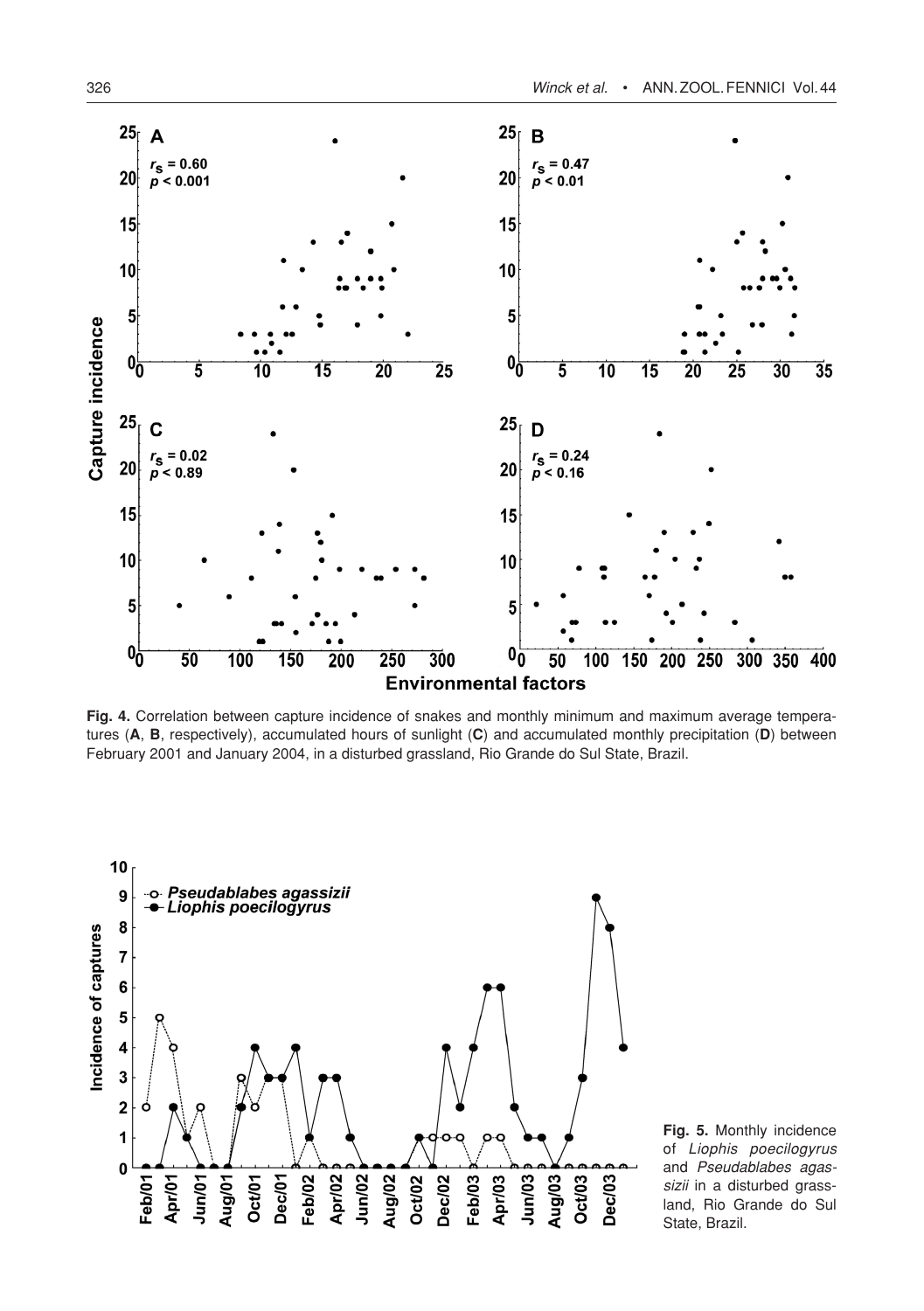**Fig. 6.** Relative abundance of snake species for an assemblage studied in a disturbed grassland, Rio Grande do Sul State, Brazil, (**A**) before and (**B**) after environmental impacts. Species: *Atractus reticulatus* (Ar), *Boiruna maculata* (Bm), *Bothrops alternatus* (Ba), *Bothrops neuwiedi* (Bn), *Echinanthera* cf. *occipitalis* (Eo), *Liophis flavifrenatus* (Lf), *Liophis jaegeri* (Lj), *Liophis miliaris* (Lm), *Liophis poecilogyrus* (Lp), *Lystrophis dorbignyi* (Ld), *Mastigodryas bifossatus* (Mb), *Micrurus altirostris* (Ma), *Oxyrhopus rhombifer* (Or), *Philodryas aestiva* (Pae), *Philodryas patagoniensis* (Pp), *Pseudablabes agassizii* (Pa), *Sibynomorphus ventrimaculatus* (Sv), *Tantilla melanocephala* (Tm), *Thamnodynastes hypoconia* (Th) and *Waglerophis merremii* (Wm)*.*



# **Discussion**

#### **Composition, richness and abundance**

Species richness found in our study corresponded to 27.5% of the species recorded from the State of Rio Grande do Sul (*n* = 73; Di-Bernardo *et al.* 2003). The low recapture index recorded in this study indicates an assemblage composed of large populations (Begon *et al.* 1995), but the effect of high snake mobility cannot be rejected as an alternative hypothesis to explain this result. Both the species accumulation curve and the species richness estimators indicated a larger number of species in the study area. The species

accumulation curve was not asymptotic, which means that there could be other species at the site that were not registered (Fig. 2). In most studies concerning biodiversity inventories, mainly in tropical ecosystems, the cumulative curves do not reach stability (Santos 2003), and thus, the absence of an asymptotic species accumulation curve indicates that with further collection effort, there may have been an increase in the number of species recorded in the area. The results of the species richness estimators corroborated the tendency observed in the species accumulation curve and the estimate most likely varied according to the sensibility of the estimators to species that were not very abundant or were infrequent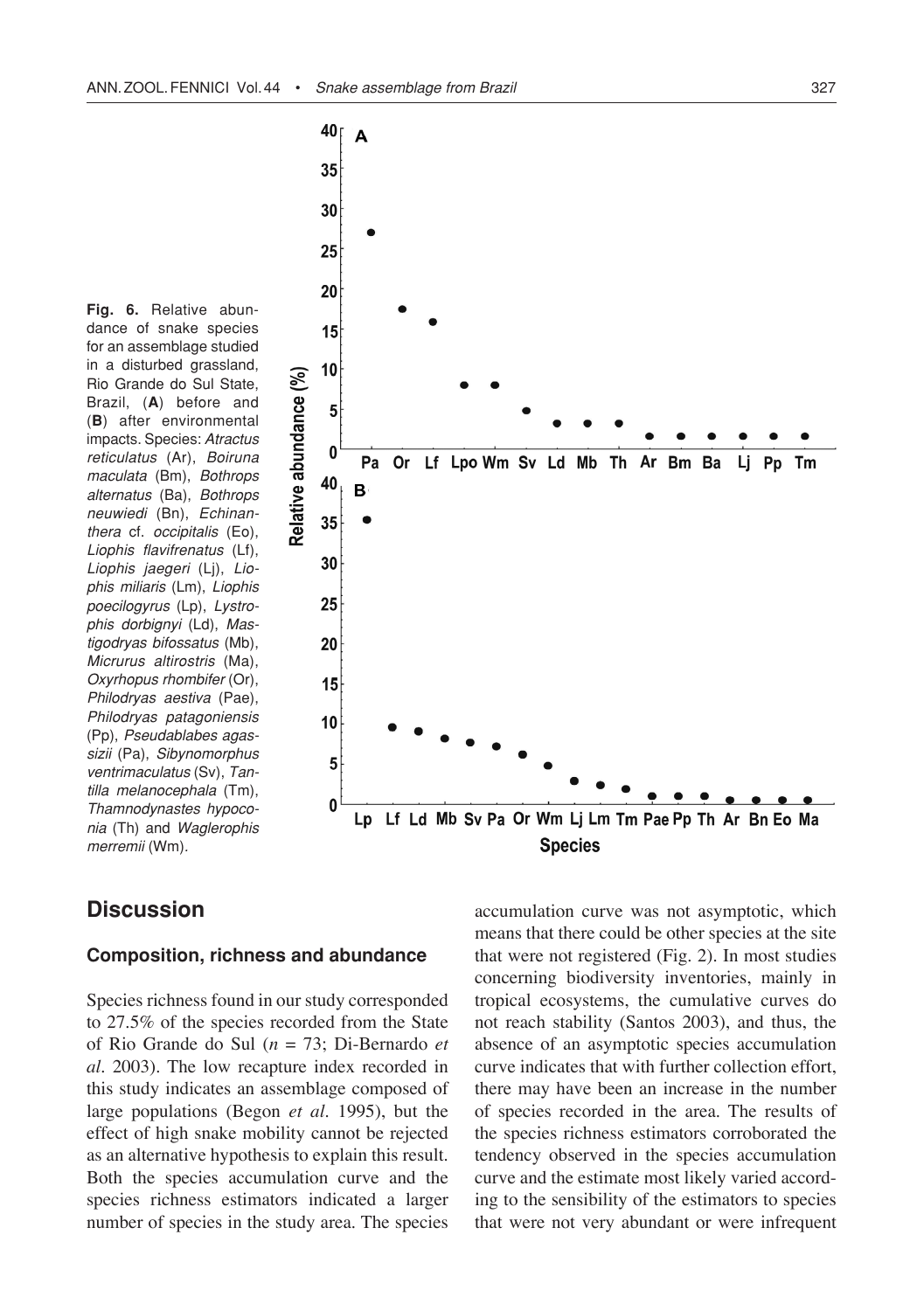in the samples. Thus, we considered that at least four species recorded in similar neighboring areas (*Liophis almadensis*, *L. anomalus*, *Philodryas olfersii* and *Thamnodynastes strigatus*) may occur in the study area (Cechin *et al*. 2002 and http://www.biotaneotropica.org.br/v5n1/pt/ abstract?inventory+BN02705012005).

In the Neotropical region there are three lineages of Colubridae: Colubrinae, Xenodontinae from Central America (Dipsadinae, sensu Zaher 1999) and Xenodontinae from South America (Greene 1997). In the south of Brazil, these two first lineages are poorly represented (S. Z. Cechin unpubl. data). For instance, only four Xenodontinae species from Central America (*Atractus reticulatus*, *Sibynomorphus ventrimaculatus*, and the incertae sedis of this subfamily: *Echinanthera* cf. *occipitalis*, and *Thamnodynastes hypoconia*, *sensu* Zaher 1999) and two

species of Colubrinae (*Mastigodryas bifossatus*  and *Tantilla melanocephala*) were registered at this study site (Table 3). The majority of the assemblage are species of the South-American Xenodontinae lineage, as recognized by Cadle (1984). This could be explained from a historical perspective as this group has a large representation in South America, where approximately 60 of the 93 American genera occur, while Colubrinae snakes are represented by nearly 12 of the 32 genera existent in all of the Americas (Duellmann 1979). The great incidence of Xenodontinae in the assemblage studied by R. B. Oliveira (unpubl. data) in sand dunes on the northern coast of the State of Rio Grande do Sul, follows a general tendency observed in snake communities of South America, that the more to the south a community is located, the higher the proportion of representatives of this group. This explanation

**Table 3.** Snake richness and abundance recorded in a disturbed grassland in Rio Grande do Sul State, Brazil. *n* = number of individuals, FR = relative frequency of captures (%). **\*** Allocated in subfamily as *incertae sedis* (sensu Zaher 1999).

|                                                          | $\sqrt{n}$     | <b>FR</b> |
|----------------------------------------------------------|----------------|-----------|
| Colubridae                                               |                |           |
| Colubrinae                                               |                |           |
| <i>Mastigodryas bifossatus</i> (Raddi, 1820)             | 19             | 6.98      |
| Tantilla melanocephala (Linnaeus, 1758)                  | 5              | 1.85      |
| Dipsadinae                                               |                |           |
| Atractus reticulatus (Boulenger, 1885)                   | $\overline{c}$ | 0.73      |
| *Echinanthera cf. occipitalis (Jan, 1863)                | 1              | 0.37      |
| Sibynomorphus ventrimaculatus (Boulenger, 1885)          | 19             | 6.98      |
| *Thamnodynastes hypoconia (Cope, 1860)                   | 4              | 1.47      |
| Xenodontinae                                             |                |           |
| Boiruna maculata (Boulenger, 1896)                       | 1              | 0.37      |
| Liophis flavifrenatus (Cope, 1862)                       | 30             | 11.03     |
| Liophis jaegeri (Günther, 1858)                          | 7              | 2.58      |
| Liophis miliaris (Linnaeus, 1858)                        | 5              | 1.85      |
| Liophis poecilogyrus (Wied, 1825)                        | 79             | 29.04     |
| Lystrophis dorbignyi (Duméril, Bibron and Duméril, 1854) | 21             | 7.72      |
| Oxyrhopus rhombifer Duméril, Bibron and Duméril, 1854    | 24             | 8.82      |
| Philodryas aestiva (Duméril, Bibron and Duméril, 1854)   | 2              | 0.73      |
| Philodryas patagoniensis (Girard, 1857)                  | 3              | 1.1       |
| Pseudablabes agassizii (Jan. 1863)                       | 32             | 11.76     |
| Waglerophis merremii (Wagler, 1824)                      | 15             | 5.51      |
| Elapidae                                                 |                |           |
| Elapinae                                                 |                |           |
| Micrurus altirostris (Cope, 1860)                        | 1              | 0.37      |
| Viperidae                                                |                |           |
| Crotalinae                                               |                |           |
| Bothrops alternatus Duméril, Bibron and Duméril, 1854    | 1              | 0.37      |
| Bothrops neuwiedi Wagler, 1824                           |                | 0.37      |
| Total                                                    | 272            | 100       |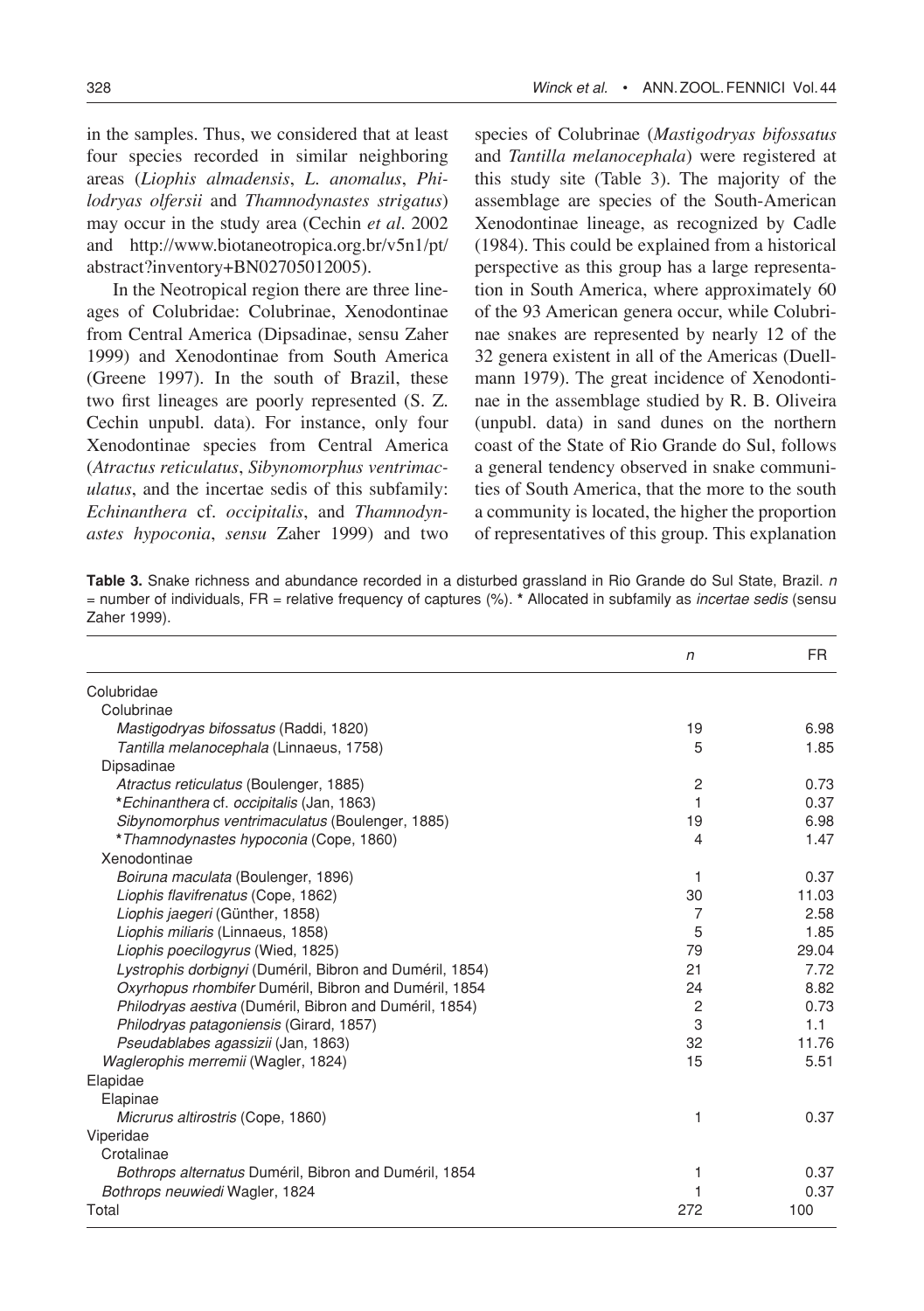could also be applicable to the assemblage of our study, since the two sites (ours and Oliveira's) are relatively close.

The most abundant snake was *Liophis poecilogyrus*, a species that is probably tolerant of disturbed areas, followed by *Pseudablabes agassizii*, a species sensitive to environmental degradations as indicated by our results (*see* below) and those recorded in the Brazilian cerrado (Marques *et al*. 2006). The low incidence of snakes from Viperidae and Elapidae families differentiates this assemblage from the majority of assemblages studied in Brazil (e.g. in Amazonas State [M. Martins unpubl. data], in São Paulo State [O. A. V. Marques unpubl. data, and R. L. Sawaya unpubl. data], in Rio Grande do Sul State [S. Z. Cechin, unpubl. data]). We believe that this difference between the studies is caused by the different sampling methods applied, because in our study we did not use visual search associated with pitfall traps, as did the other authors. Visual search could be favorable for encountering sit-and-wait species (Viperidae).

In relation to sampling techniques, Greenberg *et al*. (1994) suggest that all capture mechanisms (e.g., pitfall traps with drift fences) are biased, because they are selective. Small species with surface activities are easier to catch with pitfall traps or funnel traps, than large snakes (Campbell & Christman 1982, Enge & Marion 1986). For the pitfall trap with drift fence system, the length, number, height and arrangement of fences can affect the sampling result (Campbell & Christman 1982, Vogt & Hine, 1982, Jones 1986, Bury & Corn 1987, Corn & Bury 1990). In addition to biased sampling techniques, the home range, daily and seasonal movement patterns, and micro-habitat fidelity may also influence the efficiency of the capture (Gibbons & Semlistch 1982, Bury & Corn 1987, Corn & Bury 1990). A single pitfall system does not capture all species at proportions representative of their real abundance, which makes it difficult to estimate the population or the relative abundance and diversity between habitats (Corn 1994).

The sexual proportion differed only in *Oxyrhopus rhombifer*, the males of which were more abundant than females. Perhaps the main factor which contributed to differences in the sexual proportion is the faster maturation of males. The greatest incidence rate from one of the genders may be determined by differences related to feeding, activity pattern, and reproduction, as well as biased sampling (Parker & Plummer 1987). Males tend to move more than females and, consequently, become more exposed during the reproductive season (Whitng *et al.* 1996, Greene 1997) to pitfall traps. However, considering that there were no differences in the sexual proportion in others species, we believe that the discrepancy recorded for *O. rhombifer* may be more a chance effect than biased sampling.

#### **Seasonality and abiotic features**

The unimodal pattern observed in this study corroborates the results found in subtropical regions (e.g. R. B. Oliveira unpubl. data), where temperature is considered a limiting factor for most snake species.

Temperature and rain are the climatic variables with the greatest impact on snake activity patterns (Gibbons & Semlitsch 1987). The absence of a correlation between capture incidence and precipitation is due to the regular distribution of rain throughout the year, without a dry or wet season in the area.

The great incidence of females during September and October may be due to the search for oviposition sites (Reinert 1984, Shine 1988, Graves & Duvall 1993) (Fig. 3D). Larger numbers of males were captured from August to March (Fig. 3C) due to the search for reproductive partners. Therefore, we believe that reproduction is generally seasonal in our region, corroborating other studies (e.g. M. Di-Bernardo unpubl. data, R. B. Oliveira unpubl. data).

The intense activity observed in March and April is related to recruitment (Fig. 3B). Gibbons and Semlitsch (1987) suppose that the difference between juvenile and adult activity patterns is due to differences in selective pressures (e.g., diet, predators), as is demonstrated for a variety of taxa (*see* Mushinsky 1987); although the entry of new individuals into the population, hatching, and reproductive cycles would explain the influence of recruitment on the seasonal activity pattern.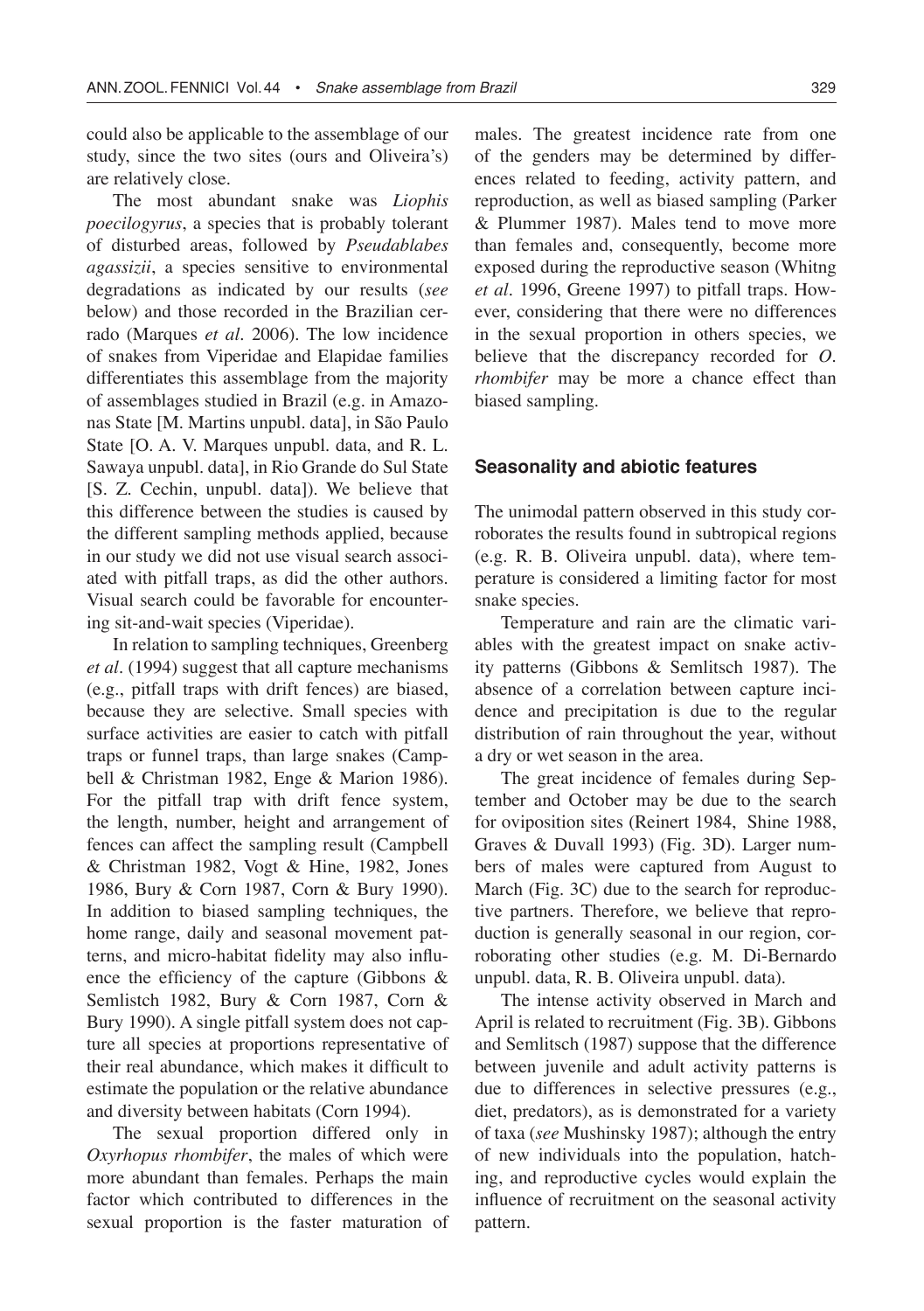## **Environmental modifications**

Changes in abundance after human disturbance at our study site show that *P. agassizii* is negatively affected by habitat degradation and that *L. poecilogyrus* takes advantage of it. *P. agassizii* is a poorly collected snake species (S. Z. Cechin pers. obs.) which is not threatened with extinction in Brazil. However, the species is considered threatened in the Brazilian State of Minas Gerais and of maximum priority for conservation in Uruguay (Morales Fagundes & Carreira Vidal 2000). In Argentina, this species was also considered not threatened (Scrocchi *et al.* 2000), although with only a few reports (Giraudo 2001).

In the recently published study about the ecology of *P. agassizii*, this snake was considered a habitat-specialist for a "cerrado" habitat (shrubby grassland or 'campo sujo') in the southeast of Brazil and highly susceptible to environmental destruction, probably because of its underground microhabitat foraging specificity and egg-laying activities (Marques *et al.* 2006). In this area of southeastern Brazil no specimen of *P. agassizii* was recorded in the impacted areas (such as *Eucalyptus* groves) surrounding the "cerrado" of the Conservation Unit (Marques *et al.* 2006).

Actual data show that over 180 000 km2 of southern Brazil were covered by grasslands (Leite & Klein 1990). This physiognomy is considered threatened due to excessive cattle breeding, burning, invasion of exotic species and conversion of native vegetation to cultivated areas. Often, only a few portions of the native vegetation inserted into a landscape that is predominantly agricultural remain (Risser 1997, Porto 2002, Bencke 2003), especially in LEDC countries. In addition, although native grasslands are considered important stores of genetic diversity, they are usually neglected due to the low rate of endemism (Risser 1997), which results in only a few areas of this native habitat being effectively protected in Conservation Units (Mantovani & Silva 2002). This sad situation persists in Rio Grande do Sul State, mainly due to the great extension of monocultures such as soybeans, and more recently, due to projects involving the transformation of extensive areas of grasslands from the Pampa biome (including those indicated according to MMA [2002] as prioritaries for fauna and flora conservation) into *Eucalyptus* forests for cellulose extraction. Thus, species that occur predominantly in opened natural environments, such as *P. agassizii* in the Pampa biome, are at risk because of the progressive destruction of this vegetation type.

# **Conclusions**

Snake fauna of the Pampa biome has not been sufficiently studied, when compared with other ecosystems this environment houses a smaller number of species (e.g., Atlantic Forest). However, analyzing the area where this study was conducted, the species richness can be considered high as compared with the total number of species recorded in the State of Rio Grande do Sul. Snake activity was associated with the season of higher temperatures, and it followed the typical unimodal pattern recorded in subtropical regions.

Our results showed that the structure of the snake community was affected by environmental impacts and reinforced the impression that *Pseudablabes agassizii* is a habitat-specialist species. We extended the understanding of the susceptibility of *P. agassizii* to environmental destruction in open natural environments of South America and propose its use as a potential bioindicator for the Pampa biome. We believe that creation of Conservation Units in the Pampa, an open field biome profoundly modified by human activity, as well as inclusion of *Pseudablabes agassizii* in the list of threatened fauna in Brazil should result from this study.

The species that occur mainly in open natural environments, such as *P. agassizii* in the Pampa biome, are at risk due to the progressive destruction of this vegetation type. Long-term studies of Pampa communities are necessary to produce results that may be used as a base for the conservation of the species that occur in this biome.

## **Acknowledgements**

We thank FAPERGS and CNPq for financial support, the anonymous referee for comments and suggestions and MSc. Marcia R. Spies for help in the statistical analysis. We are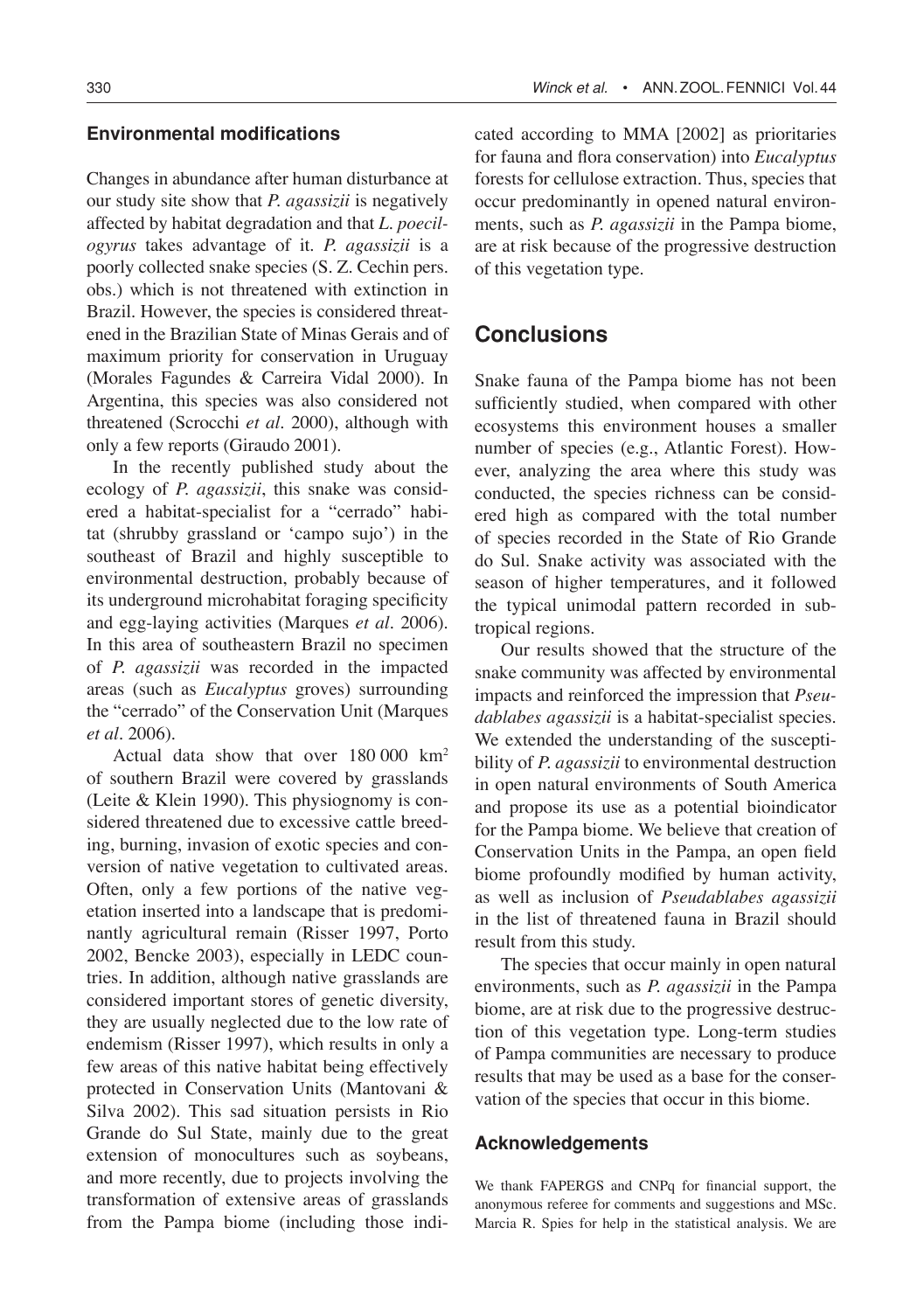grateful to Dr. Leonardo S. Avilla (Universidade Federal do Estado do Rio de Janeiro) for the contributions during the final revision. Thanks to all of those who contributed in the field work from the Herpetology Laboratory of Federal University of Santa Maria: Katia A. Kopp, Pedro T. Leite, Fabiano F. Feltrin, Daniel T. Gressler, Camila C. Both and Franciéle P. Maragno.

# **References**

- Ayres, M., Ayres, M. Jr., Ayres, D. & Santos, A. 2005: *BioEstat 4.0*: *Aplicações estatísticas nas áreas de ciências biológicas e médicas*. — Brasília, Sociedade Civil Mamirauá e CNPq.
- Begon, M., Harper, J. L. & Townsend, C. R. 1995: *Ecología*: *Individuos*, *poblaciones y comunidades*. — Barcelona, Ediciones Omega.
- Bencke, G. A. 2003: Apresentação. In: Fontana, C. S., Bencke, G. A. & Reis, R. E. (eds.), *Livro vermelho da fauna ameaçada de extinção no Rio Grande do Sul*: 14–21. EDIPUCRS, Porto Alegre.
- Budke, J. C., Ghiel, E. L. H., Athayde, E. A., Eisinger, S. M. & Záchia, R. A. 2004: Florística e fitossociologia do componente arbóreo de uma floresta ribeirinha, arroio Passo das Tropas, Santa Maria, RS, Brasil. — *Acta Botanica Brasilica* 18: 581–589.
- Bury, R. B. & Corn, P. S. 1987: Evaluation of pitfall trapping in northwesthern forests: trap arrays with drift fences. — *Journal of Wildlife Management* 51: 112–119.
- Cadle, J. E. 1984: Molecular systematics of Neotropical xenodontine snakes: I South American xenodontines. — *Herpetologica* 40: 8–20.
- Campbell, H. W. & Christman, S. P. 1982: Field techniques for herpetofaunal assemblage analysis. — *United States Fish and Wildlife Service*, *Wildlife Research and Report* 13: 201–217.
- Cechin, S. Z., Hartmann, P. A. & Kopp, K. A. 2002: Répteis e anfíbios. — In: Itaqui, J. (ed.), *Quarta colônia: inventários técnicos de flora e fauna*: 207–214. Santa Maria, Condesus Quarta Colônia.
- Colli, G. R. 2003: Estrutura de taxocenoses de lagartos em fragmentos naturais e antrópicos do Cerrado. — In: Claudino-Sales, V. (ed.), *Ecossistemas Brasileiros*: *manejo e conservação*: 171–178. Expressão Gráfica e Editora, Fortaleza.
- Colwell, R. K. 1994–2006: *EstimateS* 7.5: *Statistical estimation of species richness and shared species from samples. User's guide and application*. — Department of Ecology and Evolutionary Biology, University of Connecticut.
- Colwell, R. K. & Coddington, J. A. 1994. Estimating terrestrial biodiversity through extrapolation. — *Philosophical Transactions of the Royal Society B* 345: 101–118.
- Colwell, R. K., Mao, C. X. & Chang, J. 2004: Interpolation, extrapolation, and comparing incidence-based species accumulation curves. — *Ecology* 85: 2717–2727.
- Corn, P. S. 1994: Straight line drift fences and pitfall traps. — In: Heyer, W. R., Donnely, M. A., Mc Diarmid, R. W., Hayek, L. C. & Foster, M. S. (eds.), *Measurement*

*and monitoring biological diversity: standart methods for amphibians*: 109–117. Smithsonian Instititute Press, Washington, DC.

- Corn, P. S. & Bury, R. B. 1990: Sampling methods for terrestrial amphibinas and reptiles. — In: Carey, A. C. & Ruggiero, L. F. (eds.), *Wildlife–habitat relationships: sampling procedures for Pacific Northwest vertebrates*: 1–28. United States Department of Agriculture Forest Service, General Technology Report PNW-GTR-256.
- Di-Bernardo, M., Borges-Martins, M. & de Oliveira, R. B. 2003: Répteis. — In: Fontana, C. S., Bencke, G. A. & Reis, R. E. (eds.), *Livro vermelho da fauna ameaçada de extinção no Rio Grande do Sul*: 165–188. Porto Alegre: EDIPUCRS.
- Duellmann, W. E. 1979: The South American herpetofauna: a panoramic view. — In: Duellmann, W. E. (ed.), *The South American herpetofauna*: *its origem*, *evolution*, *and dispersal*: 61–88. Museum of Natural History, Lawrence.
- Enge, K. M. & Marion, W. R. 1986: Effects of clearcutting and site preparation on herpetofauna of a north Florida flatwoods. — *Forest Ecology and Management* 14: 177–192.
- Ferner, J. W. 1979: A review of marking techniques for amphibians and reptiles. — *Herpetological Circulars* 9: 1–42.
- Futuyma, D. J. 1986: *Biologia evolutiva*, 2a ed. FUMPEC-RP, Ribeirão Preto.
- Gibbons, J. W. & Semlistch, R. D. 1982: Terrestrial drift fences with pitfall traps: an effective technique for quantitative sampling for animal populations. — *Brimleyana*  $7: 1 - 16.$
- Gibbons, J. W. & Semlitsch, R. D. 1987: Activity patterns. — In: Seigel, R. A., Collins, J. T. & Novak, S. S. (eds.), *Snakes*: *ecology and evolutionary biology*: 184–209. McGraw-Hill Publishing Co., New York.
- Giraudo, A. R. 2001: *Diversidad de serpientes de la selva Paranaense y del Chaco húmedo*: *Taxonomía*, *biogeografía y conservación*. — Literature of Latin America, Buenos Aires, Argentina.
- Gotelli, N. J. & Colwell, R. K. 2001: Quantifying biodiversity: procedures and pitfalls in the measurement and comparison of species richness. — *Ecology Letters* 4: 379–391.
- Graves, B. M. & Duvall, D. 1993: Reproduction, rookery use, and thermoregulation in free-ranging pregnant *Crotalus viridis viridis*. — *Journal of Herpetology* 27: 33–41.
- Greenberg, C. H., Neary, D. G. & Harris, L. D. 1994: A comparison of herpetofaunal sampling effectiveness of pifall, single-ended, and double-ended funnel traps used with drift fences. — *Journal of Herpetology* 28: 319–324.
- Greene, H. W. 1997: *Snakes*, *the evolution of mistery in nature.* — University of California Press, Berkeley.
- Jones, K. B. 1986: Amphibians and reptiles. In: Cooperrider, A. Y., Boyd, R. J. & Stuart, H. R. (eds.), *Inventory and monitoring of wildlife habitat*: 267–290. U.S. Dept. Interior, Bureau of Land Manage, Service Center, Denver, Colorado.
- Leite, P. & Klein, R. M. 1990: Vegetação. In: *Geografia do Brasil*: *região Sul*: 113–150*.* Instituto Brasileiro de Geografia e Estatística, Rio de Janeiro.